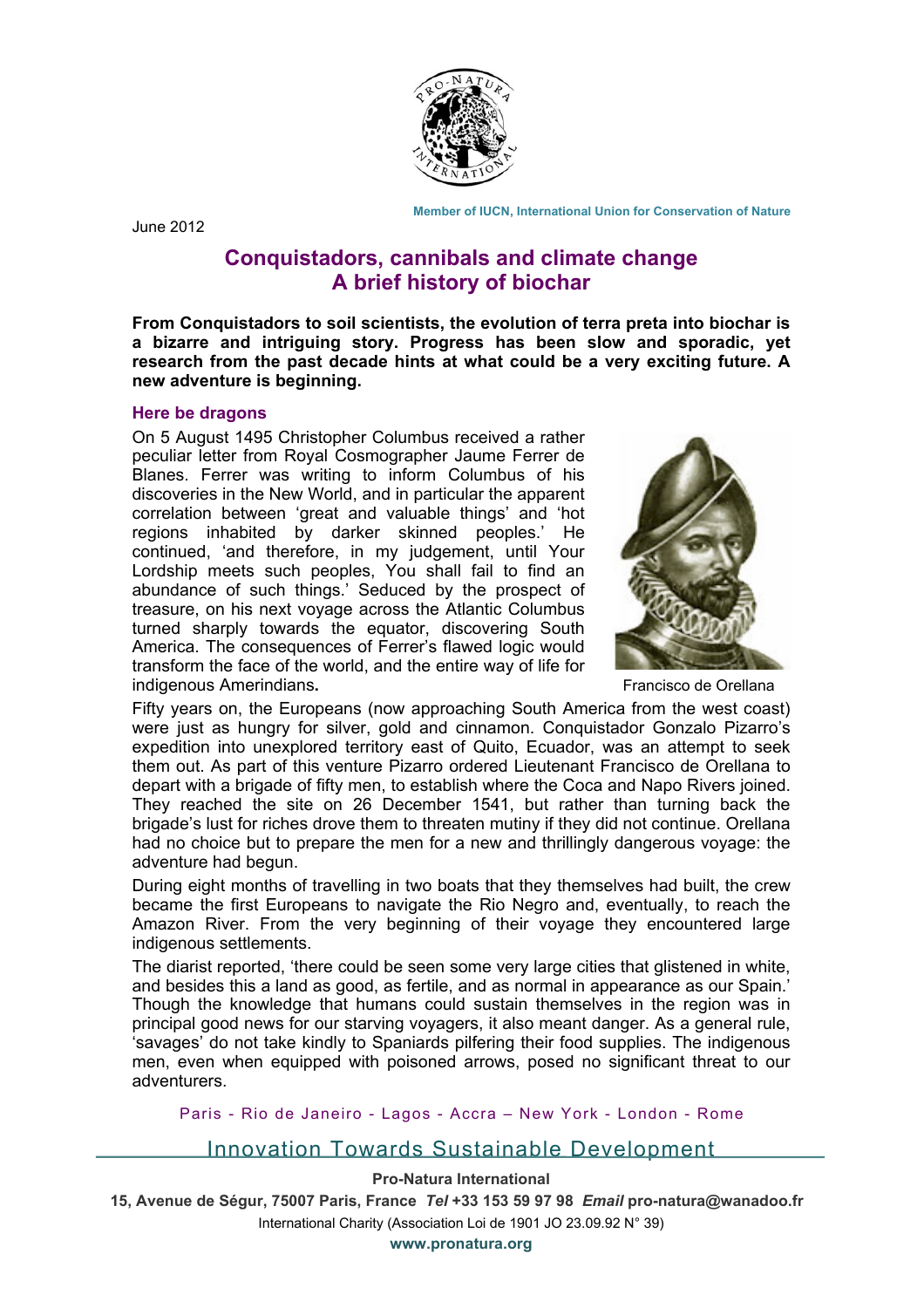The trouble, however, was that they were not always fighting men. Nothing could have prepared them for wrath of the Amazons. This female fighting force, with hair down to the floor and adorned with gold jewellery, ruled over large swathes of the region and

regarded men as an unimportant annoyance required for reproduction only.

Upon joining the fray to protect their lands, the Amazons allegedly did 'as much fighting as ten Indian men' and could shoot arrows in such quick succession that within minutes 'our brigantines looked like porcupines.' When the Amazons were present, even the native men fought more aggressively as the women would instantly club to death anyone who tried to turn back. **Contract to turn back**.



The Spaniards were forced to flee to the Province of the Black Men (Provincia de los Negros), where they endured heavy attacks from exceptionally tall, brightly dressed men who clipped their hair very short and stained themselves black. Although his crew wished to rest there to regain their strength, Orellana refused to stop until they had entered a less populated area - which proved to be a good call, as he learnt later that these Black Men 'ate human flesh'. Recounting his adventure to the Spanish Court, Orellana described the natives' advanced agricultural system, high population density and mixture of walled villages and isolated farms.

Focusing on the wealth of the Amerindians and eager to establish the origin of the precious metals worn by higher-ranking settlers, the Court granted Orellana funding for a second expedition along a different route. It was, however, an utter failure. Men and ships were lost on the passage and Orellana himself drowned when his boat capsized near the mouth of the Amazon. There were no subsequent voyages down the Amazon River until 1637, when Captain Pedro de Teixeira saw no trace of what Orellana had reported. He found no significant villages, let alone entire civilizations. Either Orellana was a liar, or millions of people and an entire way of life had been erased in less than a century. The astonishing world of the Amazonians was relegated to myth.

## **Unravelling the mystery**

Years passed and nothing happened. The Amazon River basin was disregarded as a site of little wealth or interest. And then, something mundane but brilliant occurred. In 1870, James Orton, a little-known American geologist and explorer, noticed that alongside the typically grey, acidic soils of the basin there existed large patches of 'black and very fertile' soil. Though most would deem this remark insignificant, it is what soil scientist's dream of.

Researchers flocked to investigate the mysterious dark earth, or 'terra preta' as it is known locally.

In 1879, naturalist Herbert H. Smith's concluded that 'the bluff-land owes its richness to the refuge of a thousand kitchens for maybe a thousand years'. This finding, reinforced by geologist William Katzer's early twentieth century analysis of the soil composition - a blend of mineral residuum, charred plant materials and decomposed organics - started turning heads. Was this earth modified by human settlers? Had Orellana been telling the truth?

For many, this was a ridiculous idea. Betty J. Meggers, the renowned Smithsonian archaeologist, repeatedly argued that despite the river basin's rich flora, the Amazon's weak soils could not possibly retain the necessary nutrients for the agricultural requirements of a complex society. She asserted that any village containing more than 1000 inhabitants would have collapsed.

Innovation Towards Sustainable Development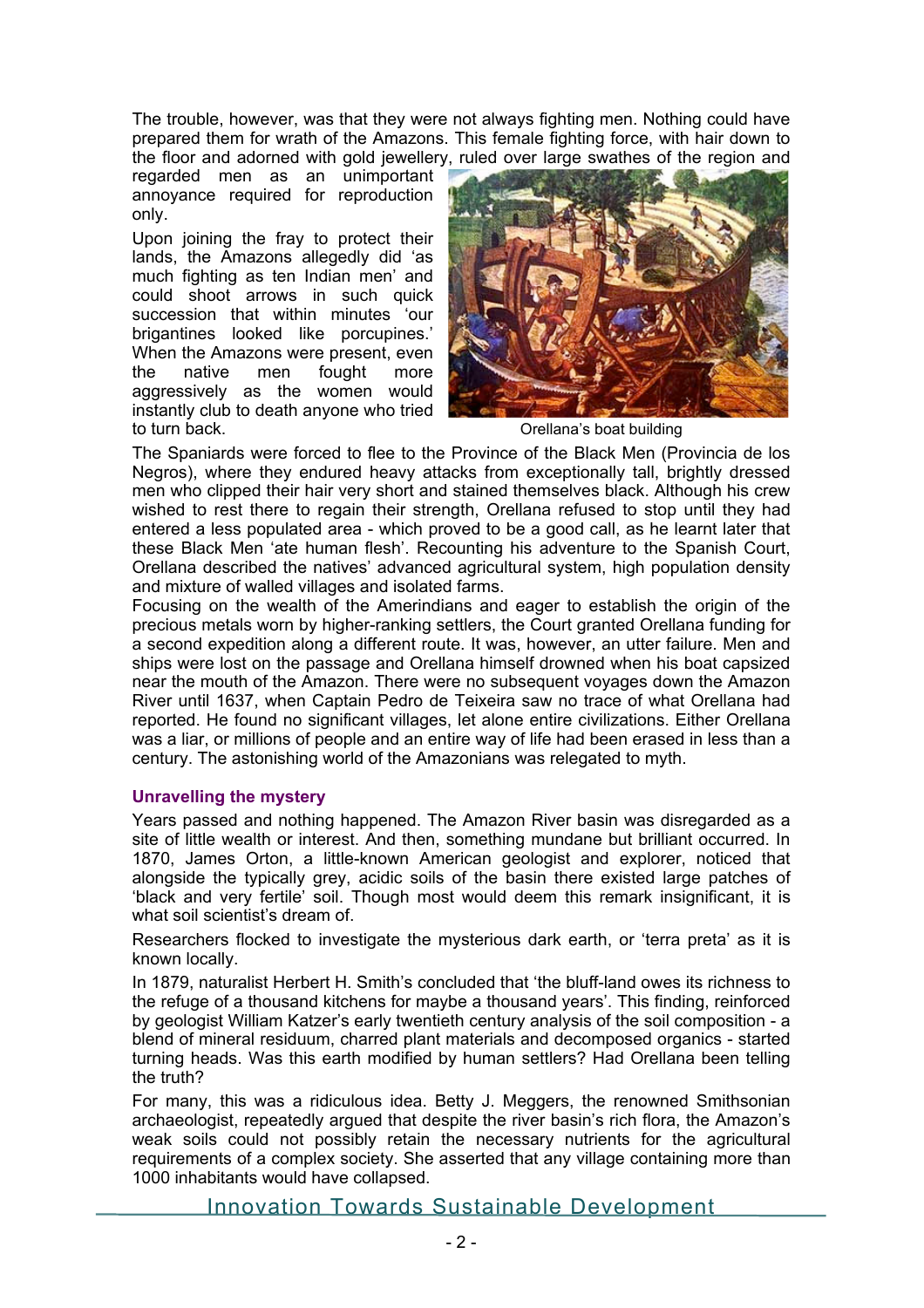However, similarly thin, acidic soil can be found in the savannah grasslands of Bolivia's Mojos Plains (Llanos de Mojos). Though few people live there as crops are so difficult to grow, William Denevan noted in the 1960s that the landscape was crossed with unnaturally straight lines: evidence of pre-historic large-scale cultivation. Additionally, when working with some indigenous Amerindian farmers who still inhabit the Plains, Clark Erickson and William Balée discovered linguistic clues to the lost civilization: 'They have words for domestic plants from 2000 years ago', says Balée.

The objections raised by Meggers have largely been discounted. Archaeological surveys have confirmed the correlation between the situation of the terra preta sites and the civilizations Orellana described back in the  $16<sup>th</sup>$  Century. Furthermore, the presence of pottery shreds and food and animal waste in the soils demonstrates that they are anthropogenic in nature. Through careful cultivation over many centuries, the people of the Amazon were able to compensate for the limitations of their natural environment, creating a sustainable agricultural system capable of supporting possibly millions of inhabitants. Normal soil 'Terra preta'



Based on linguistic and ceramic evidence, Donald Lathrap hypothesized in the 1960s that the confluence of the Amazon, Negro and Madeira River formed the centre of a vast and advanced civilization spanning from Brazil to the Caribbean. Its rapid decline has been predominately explained by the Old World diseases brought over by the Spanish, to which the Amerindians had no immunity.

### **A closer look at soil science**

The rediscovery of this lost civilization is fascinating. Perhaps more surprisingly, so is terra preta itself: even chemical fertilizers cannot maintain crop yields into a third consecutive growing season, yet these dark earths have retained their fertility for centuries. A crop planted on terra preta can produce a yield up to four times greater than one planted on soil from similar parent material.

Furthermore, as first reported by Wim Sombroek in 1966, the earth seems to increase in biomass. Local farmers who mine the soil commercially claim that, as long as a patch of 20 square centimetres is left undisturbed, it can double in size within about 20 years. It is suspected that this phenomenon is caused by a combination of bacterial and fungal activity, though as yet no firm conclusion has been reached. So what is the

secret behind the soil's unusually high fertility?

The key ingredient, it appears, is carbon. Terra preta soils contain up to 9 per cent carbon, compared with 0.5 per cent in surrounding soils. This is the cause of the earth's dark black colouring. The charcoal-like materials found in terra preta are most likely to originate from fireplaces used for cooking and firing clay pots: the patches with the highest carbon concentrations appear to be those situated by village refuse sites. Biochar under the microscope



Charcoal was likely to have been produced by charring organic waste in primitive ovens with a low-oxygen supply, for use as fuel. High-carbon char changes the chemical behaviour of the soil, facilitating its retention of nutrients such as calcium, thereby improving growing conditions. It is not yet clear whether carbon was added accidentally or deliberately by the Amazonians.

Innovation Towards Sustainable Development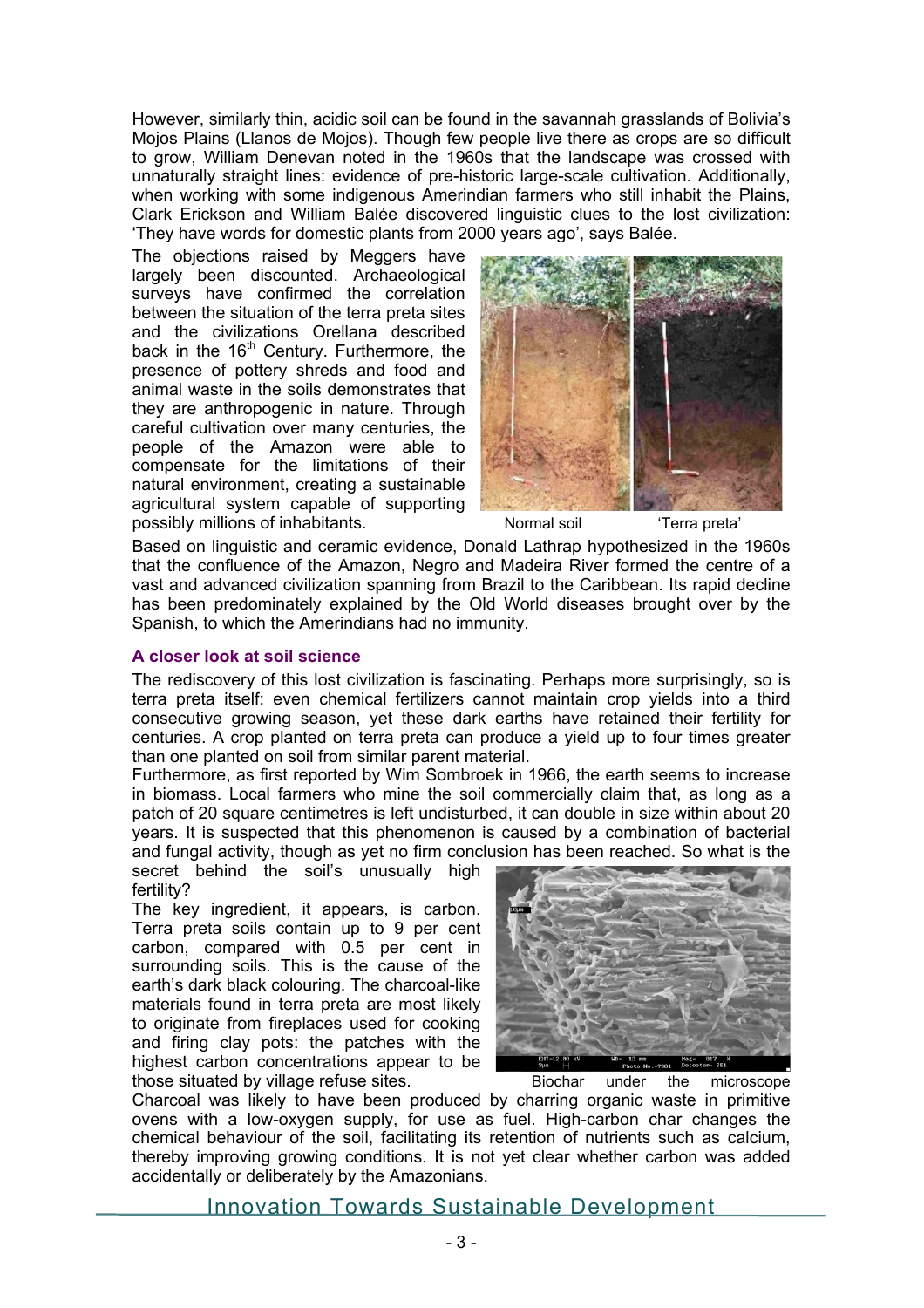Terra preta plots range in from just a few  $m<sup>2</sup>$  to 900 acres, with the oldest site dating from 8000 BC. Because living organisms cannot process the thermally-transformed structures in the char, carbon has been stashed away in the earth, sometimes for thousands of years. Aside from increased crop productivity, it therefore seems that terra preta offers a second significant benefit: as described in Sombroek's 1992 publication, 'Biomass and carbon storage in the Amazonian ecosystems', it has the potential to sequester carbon.

Bruno Glaser of the University of Bayreuth has calculated that a hectare of metre-deep terra preta could hold up to 250 tonnes of carbon, compared with the maximum of 100 tonnes in unimproved soils from the same area. Researchers, prominent amongst them Johannes Lehmann of Cornell University, began to explore the possibility of enhancing soil fertility and storing carbon with newly-produced char. The materials they used have come to be referred to as 'biochar'.

#### **A green revolution?**

Biochar is formed by charring agricultural waste, for example rice husks, by pyrolysis (heating in a low-oxygen or air-free environment) rather than burning it. If dug into the soil, the captured carbon can remain there for centuries. The traditional 'slash and burn' method of clearing typically releases 97 per cent of the forest's carbon into the atmosphere. Persuading subsistence farmers to use 'slash and char' instead could reduce that figure to less than 50 per cent. Biochar-improved soils may also release less methane and nitrous oxide, both of which are more potent greenhouse gases than carbon dioxide. As for crop yields, field trials carried out by independent scientists and Pro-Natura International have shown promising results. For instance in 2008, in the most severely degraded sites included in the study, Kenyan maize fields improved with biochar produced double the yield of those improved with chemical fertilizers. As hundreds of studies worldwide are starting to confirm biochar's efficacy as a soil amendment, it is being understood as a powerful tool to produce enough food for our planet's expanding population.

Pro-Natura International has been producing and testing biochar initially in the Saint Louis region of Senegal, where it has a Pyro-6F, a self-sustaining pyrolysis machine, that is capable of transforming 500 kg of rice husks into 200 kg of biochar per hour (the rest becomes combustible gas, used to power the machine). Should farmers have access to such pyrolysis technology, the adoption of biochar techniques would be quicker and agricultural productivity improvements more pronounced. Pyro-6F carboniser



Today, most biochar-related activity is linked to the International Biochar Initiative (IBI), a non-profit organisation open to interested scientists, to those formulating climate-change policy, and to NGO's and businesses interested in the application of biochar technologies. Founded in 2006 by a team including Johannes Lehmann, the IBI Chairman, and Stephen Joseph of the University of New South Wales, it serves as an information exchange for national initiatives, including those of the USA, China and India. Its main objectives involve encouraging biochar research, increasing awareness, and setting quality and sustainability standards.

As the scientific base matures, the IBI's attention is turning to the economics and the business structures that could promote the large-scale adoption of biochar technology in ways that are sustainable and financially viable.